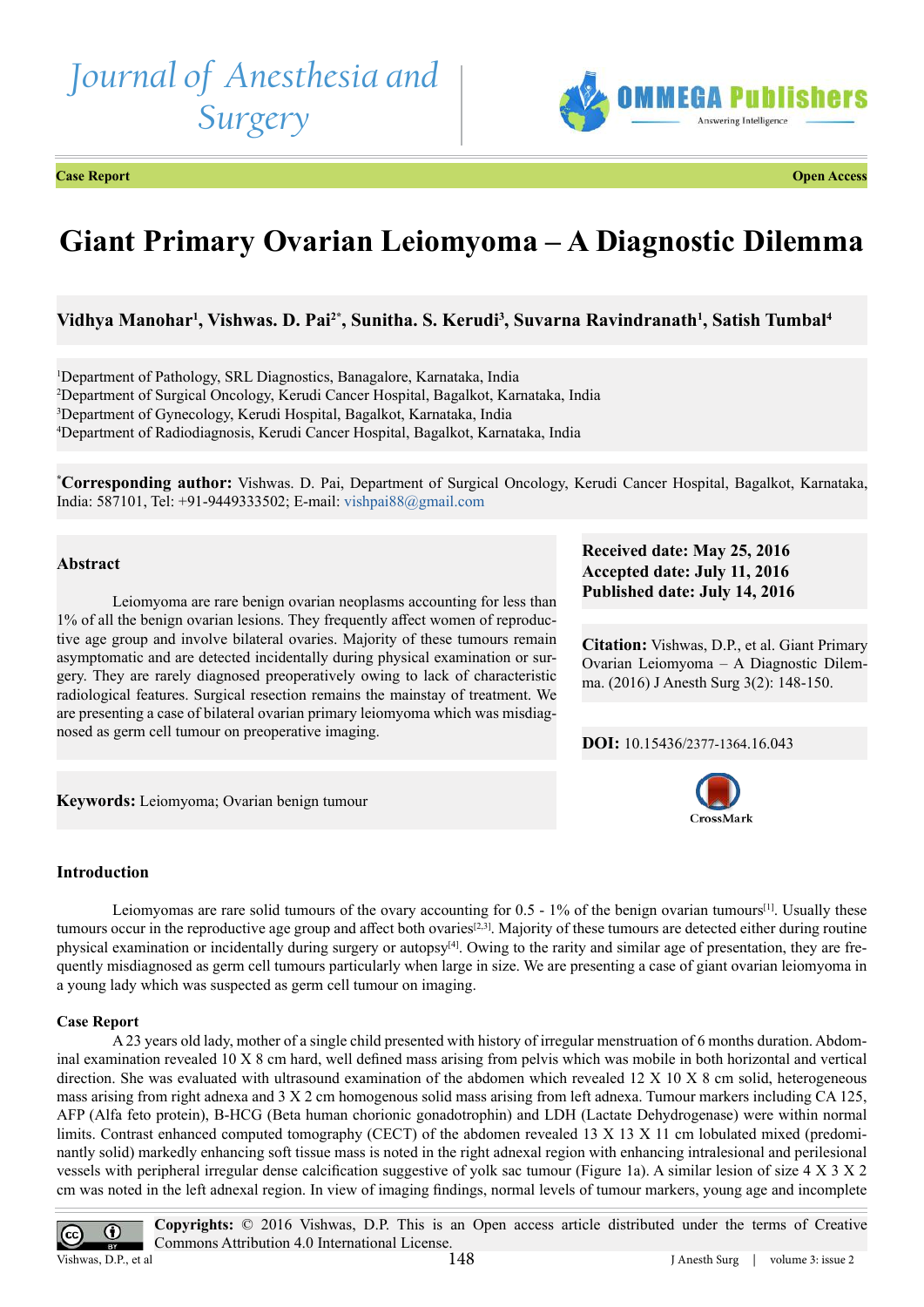

#### Giant Primary Ovarian Leiomyoma

family, tentative plan of treatment was right salpingo-oophorectomy and decision on chemotherapy based on histopathological report. Right salpingo-oophorectomy with inspection of the left ovarian lesion was done (Figure 1b and 1c). Surgical staging in the form of cytology of the peritoneal fluid, omental as well as peritoneal biopsy were performed. Intra and post operative course were uneventful and patient was discharged on the  $1<sup>st</sup>$  post operative day. Histopathological examination revealed tumour composed of interlacing bundles of smooth muscles with oedematous intervening stroma suggestive of leiomyoma (Figure 1d). Patient was kept under observation for the left ovarian leiomyoma. Her menstrual cycles regularized after the surgery and at last follow up, she was in good health.



**Figure 1a:** CECT abdomen showing mixed, markedly enhancing soft tissue mass arising in the right adnexal region with enhancing intralesional and perilesional vessels with peripheral irregular dense calcification suggestive of yolk sac tumour. **Figure 1b:** Right salpingo-oophorectomy specimen showing well defined, irregular, hard mass arising from the ovary and involving the fallopian

tube.

**Figure 1c:** Intra operative picture of the left ovary showing small, well defined, hard mass arising from the left ovary.

**Figure 1d:** Microscopic examination of the resected tumour composed of interlacing bundles of smooth muscles with oedematous intervening stroma suggestive of leiomyoma.

# **Discussion**

Primary leiomyoma of the ovary (PLO) is rare with less than 100 cases reported in English literature<sup>[5,6]</sup>. However it is difficult to estimate the exact incidence as most of these lesions remain asymptomatic and are detected incidentally during surgery[\[4\].](#page-2-2) PLO predominantly affects women of reproductive age although few cases have been reported in the post menopausal age group. It has been observed that PLO occurring in the reproductive age group is predominantly bilateral whereas those affecting the post menopausal age group are predominantly unilateral[\[7\]](#page-2-4). Present patient was a young lady and both ovaries were affected.

Exact pathogenesis of this rare entity remains to be established. Although a number of theories have been proposed, the most accepted one is that the tumour arises from the smooth muscle cells of the ovarian hilar blood vessels<sup>[8]</sup>. Other probable sites of origin include cells in the ovarian ligament, smooth muscle cells, multipotent cells in the ovarian stroma or undifferentiated germ cells in the ovarian strom[a\[9\]](#page-2-6). Endometriotic cysts which may trigger metaplasia of the surrounding stroma into the smooth muscle cells may also result in the development of PLO[\[10\]](#page-2-7). Additionally, metaplasia of smooth muscles present in mature cystic teratomas or mucinous cystic tumour may explain the pathogenesis in some cases.